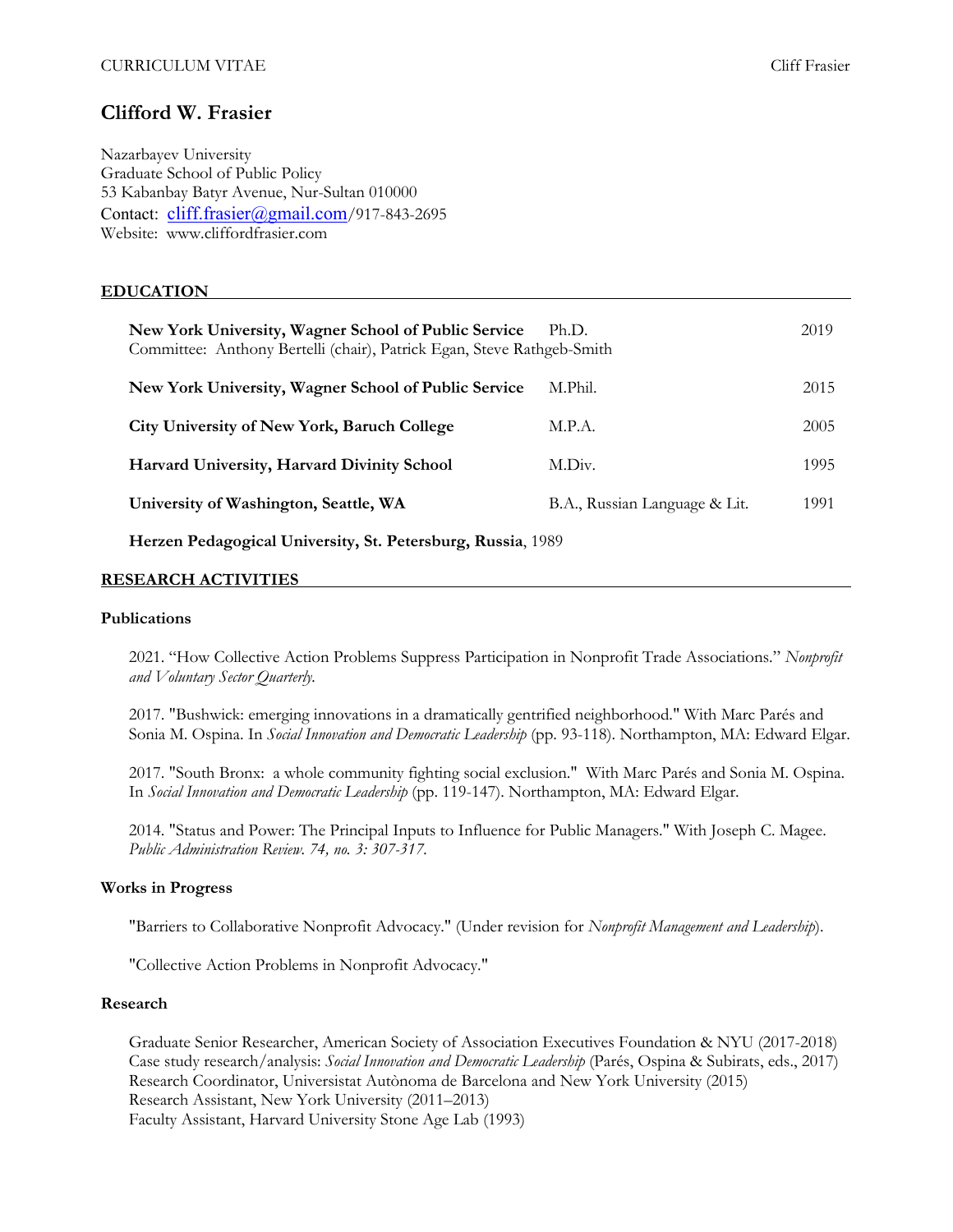Research Assistant, University of Washington, Political Science Department (1991) Research Assistant, University of Washington, Center for Clinical Research/Psychology (1991)

### **Invited Talks & Conference Presentations**

- *Collective Action Problems in Nonprofit Advocacy.* Annual Conference of the Association for Research on Nonprofit and Voluntary Action (ARNOVA), Atlanta, GA (2021)
- *Barriers to Collaborative Nonprofit Advocacy.* Annual Conference of the Association for Research on Nonprofit and Voluntary Action (ARNOVA), San Diego, CA (2019)
- *How Free Riding Suppresses Participation in Nonprofit Advocacy.* Association for Public Policy Analysis and Management (APPAM) Conference, Washington D.C. (2018)
- *Nonprofit Free Riding: Charter Schools and their Associations*. 14th Annual Transatlantic Dialogue Conference, Bucharest, Romania (2018)
- *Incentivizing Collaboration: Nonprofit Advocacy and the Collective Action Problem.* Annual Conference of the Association for Research on Nonprofit Organizations and Voluntary Action (ARNOVA), Grand Rapids, MI (2017)
- *Predicting Nonprofit Participation in Political Advocacy: Levels of Charter School Involvement in State Associations*. Public Management Research Association (PMRA) Conference, Washington D.C. (2017).
- *Reshaping a Policy Subsystem: Fusion Voting in Connecticut.* Poster presentation at the Association for Public Policy Analysis and Management (APPAM) Conference, Washington D.C. (2016).
- *Respuestas a la gentrificación en Nueva York: ¿nuevas formas de liderazgo colectivo para la innovación social? El caso del barrio Bushwick.* 20<sup>th</sup> International Congress of the Latin American Center of Administration and Development, Lima, PERU (2015)
- *Red County, Equal County, Blue County, Unequal County: the Effect of Inequality and Income-Party Stratification.*  Midwest Political Science Association (MPSA) Conference, Chicago (2015).
- *Income Inequality as a Predictor of Partisan Preference.* Association for Public Policy Analysis and Management (APPAM) Conference, Albuquerque, NM (2014).
- *Refining Measures for Organizational Cynicism.* Academy of Management (AOM) Conference, Trust Working Group, Philadelophia, PA (2014).
- *Organizational Cynicism: A Revised Definition.* La Pietra International Conference Center of New York University, Florence, Italy (2012).
- The 2009-2010 Healthcare Reform Campaign. National Urban Fellows 40<sup>th</sup> Anniversary Leadership Conference, Washington D.C. (2010).
- *The Catholic Worker Movement on the Religious and Cultural Edge*. The Culture of Catholicism in the United States Conference, American Studies Department, Eichstätt-Ingolstadt University, Germany (2009).

#### **HONORS, GRANTS & FELLOWSHIPS**

NYU Provost's Graduate Research Initiatives (2018, London), Fellow American Society of Association Executives Foundation, Scholarly Research Grant (\$7,500) (2017-2018)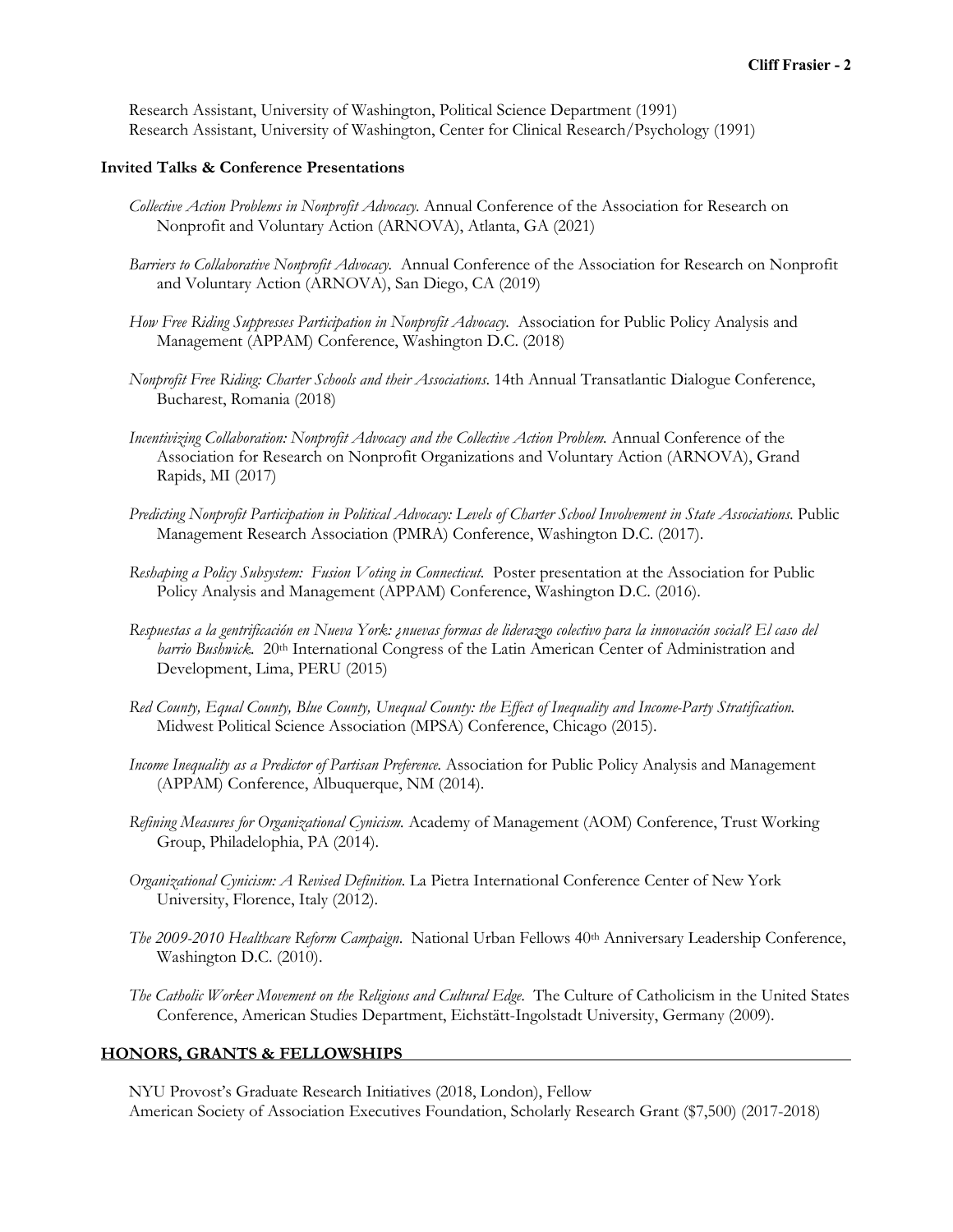New York University, Wagner Graduate School, Faculty Grants (\$2,000) (2017-2018) Association for Research on Nonprofit Organizations and Voluntary Action, Doctoral I Fellowship (2017) Empirical Implications of Theoretical Models (EITM) Institute certification (2015) ICPSR Scholarship for Public Administration, Public Policy, and Public Affairs (\$4,000) (Summer 2015) Research Grant, Earhart Foundation (\$20,000) (2014 /15 academic year) Research Grant, Earhart Foundation (\$18,000) (2013 /14 academic year) New York University PhD Research Stipend (\$50,000) (2011-2013) New York University PhD Tuition (2011 – 2018) National Urban Fellowship (\$60,000) funding tuition, stipend and research through Baruch College (City University of New York) and the Bellevue Hospital Center (2004-2005) Presbyterian Peace Fellowship Grant (\$1,000), for interviews and political observation in war-torn regions of Colombia, South America (2003) Hopkins Shareholder Award, Harvard University, Harvard Divinity School (1994-1995) Harvard Divinity School Institutional Grant (\$14,000) (1991-1993) Uzbek Award, University of Washington (1990)

# **TEACHING**

### **Nazarbayev University (Nur-Sultan, Kazakhstan), Graduate School of Public Policy**

Assistant Professor: *Public Policy and Analysis*, doctoral seminar (Fall 2022) *Research Methods for Public Managers*, masters program (Fall 2022)

# **Wagner College (Staten Island, NY), Department of Government and Politics**

Visiting Assistant Professor: *Public Policy* (Spring 2022) *Politics of Poverty and Welfare* (Spring 2022) *American Politics* (Fall 2021) *Public Administration* (Fall 2021, Spring 2022) *Reflective Tutorial* (Fall 2021)

### **New York University, Wilf Family Department of Politics**

Faculty Thesis Supervisor, *Master's Thesis Seminar*, graduate (Spring 2020 – Spring 2022) Adjunct Faculty, *American Politics Seminar*, graduate (Fall 2019, Summer 2021) Adjunct Faculty, *Interest Groups and Social Movements*, undergraduate (Spring 2020, Spring 2021) Adjunct Faculty, *Interest Group Politics in the U.S.*, graduate (Fall 2020) Adjunct Faculty, *Politics of Poverty and Welfare*, undergraduate (Fall 2020) Adjunct Faculty, *Normative Issues in Public Policy*, undergraduate (Spring 2018)

### **New York University, Wagner School of Public Service**

Adjunct Faculty, *Policy Formation and Policy Analysis*, graduate (Spring 2021) Course Assistant, *The Politics of Public Policy*, undergraduate (Spring and Fall 2017) Course Assistant, *Capstone Seminars,* graduate (Fall 2015 *–* Fall 2018) Adjunct Faculty, *Managing Public Service Organizations*, graduate (Fall 2015) Grader, *Normative Issues in Public Policy*, undergraduate (Spring 2017) Grader, *Foundations of Nonprofit Management*, graduate (Fall 2012)